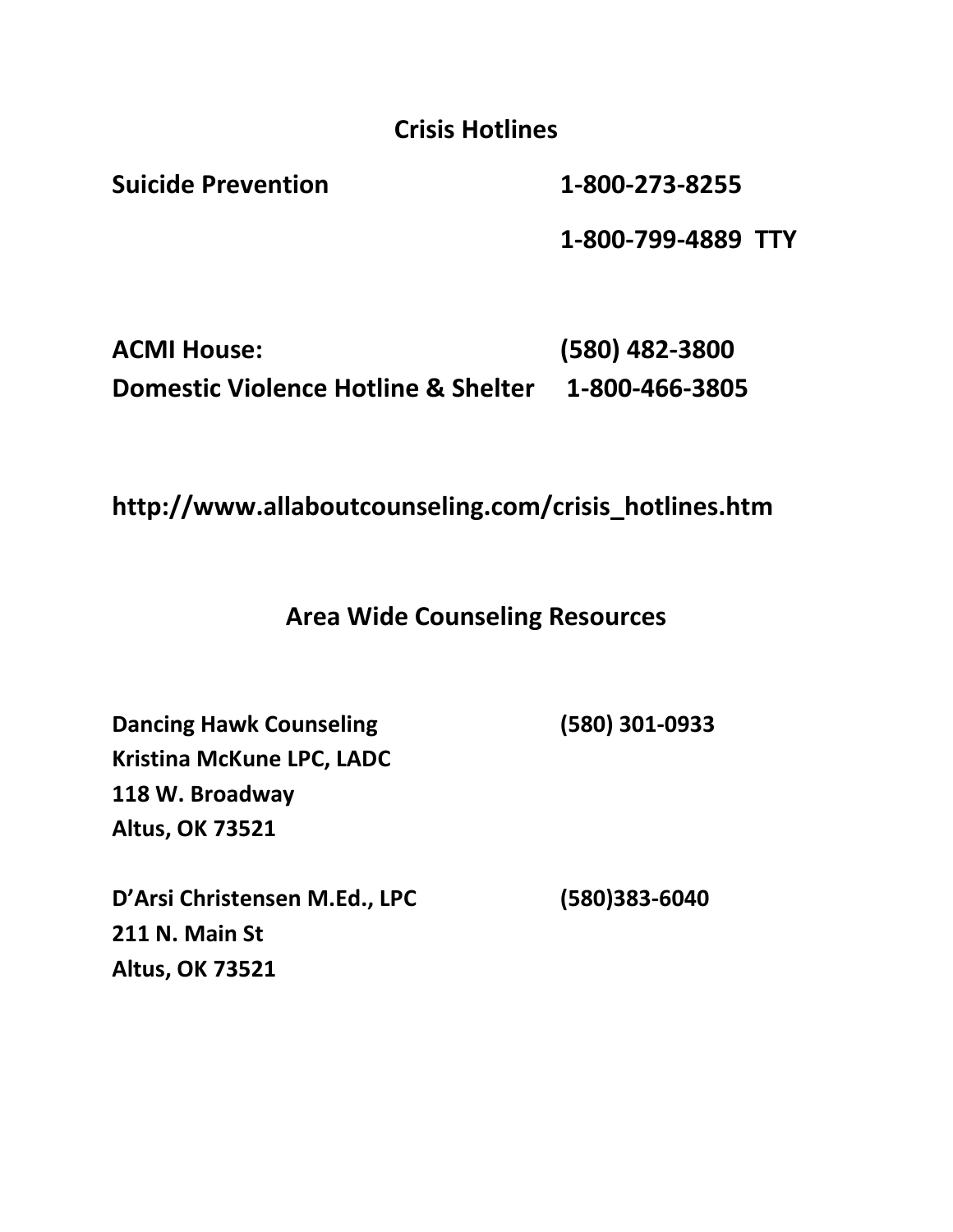**Great Plains Youth & Family Services (580) 726-3383 901 S. Broadway Hobart, OK 73651**

**JCMH Counseling Center (580) 482-4095 1200 E. Tamarack Altus, OK 73521 Both counselors and psychiatrist on staff.** 

**Southwestern Youth Services (580) 482-2809 317 N. Hudson Altus, OK 73521**

**Taliaferro Mental Health Center (580) 248-5780**

**602 SW 38th St**

**Lawton, OK** 

**Taliaferro does inpatient and outpatient treatment. Counseling appointments are available in Altus. Taliaferro accepts clients without any insurance, and does have psychiatrists on staff.** 

**In-Patient Drug and Alcohol Resources**

| <b>Brookhaven Hospital</b> | 888-298-HOPE    |
|----------------------------|-----------------|
| Tulsa, OK                  | $(918)438-4257$ |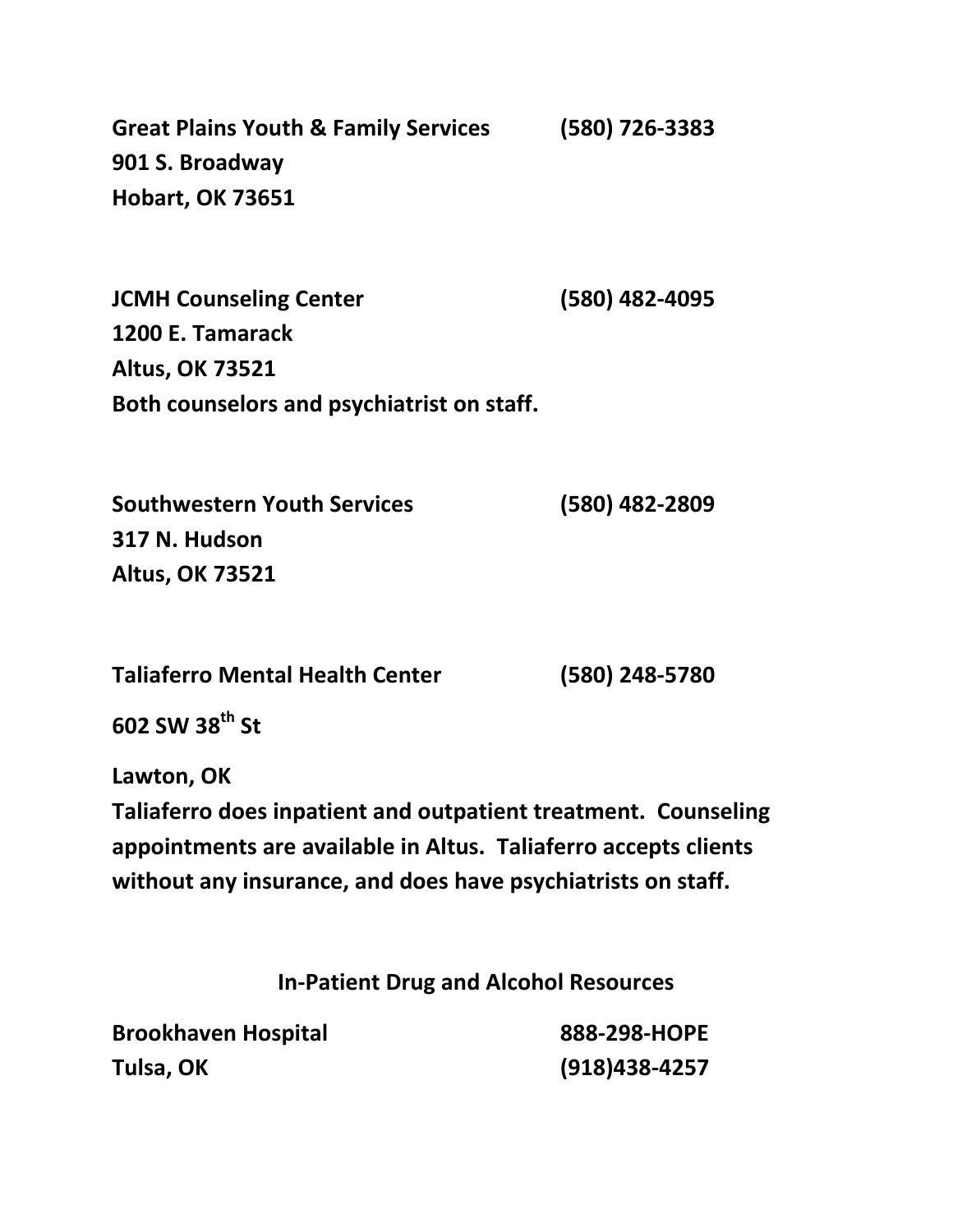| <b>Eagle Ridge Institute</b>                                      | (405)840-1359           |
|-------------------------------------------------------------------|-------------------------|
| <b>OKC</b>                                                        |                         |
| Specialize with college age students                              |                         |
| <b>Accepts families into treatment</b>                            |                         |
| <b>Lighthouse Substance Abuse Services</b>                        | (580) 256-9700          |
| Woodward                                                          |                         |
| Laureate Psych Clinic & Hospital                                  | $(918)$ 491-5600        |
| Specializing in several diagnostic areas                          | 800-322-5173            |
| including chemical dependency & eating disorders.                 |                         |
| <b>New Hope</b>                                                   | (580)782-3337           |
| Mangum, OK                                                        |                         |
| <b>Norman Alcohol &amp; Drug Treatment Cntr</b>                   | (405) 573-6624 ext 2121 |
| Norman, OK                                                        |                         |
| Parkside Psych Hospital & Clinic                                  | (918) 588-8888          |
| Tulsa, OK                                                         |                         |
| Specializing in chemical dependency & gambling                    |                         |
| <b>Roadback Inc</b>                                               | (580)357-6889           |
| Lawton, OK                                                        | (580)357-8114           |
| In-patient treatment for women, half way house for men and women. |                         |